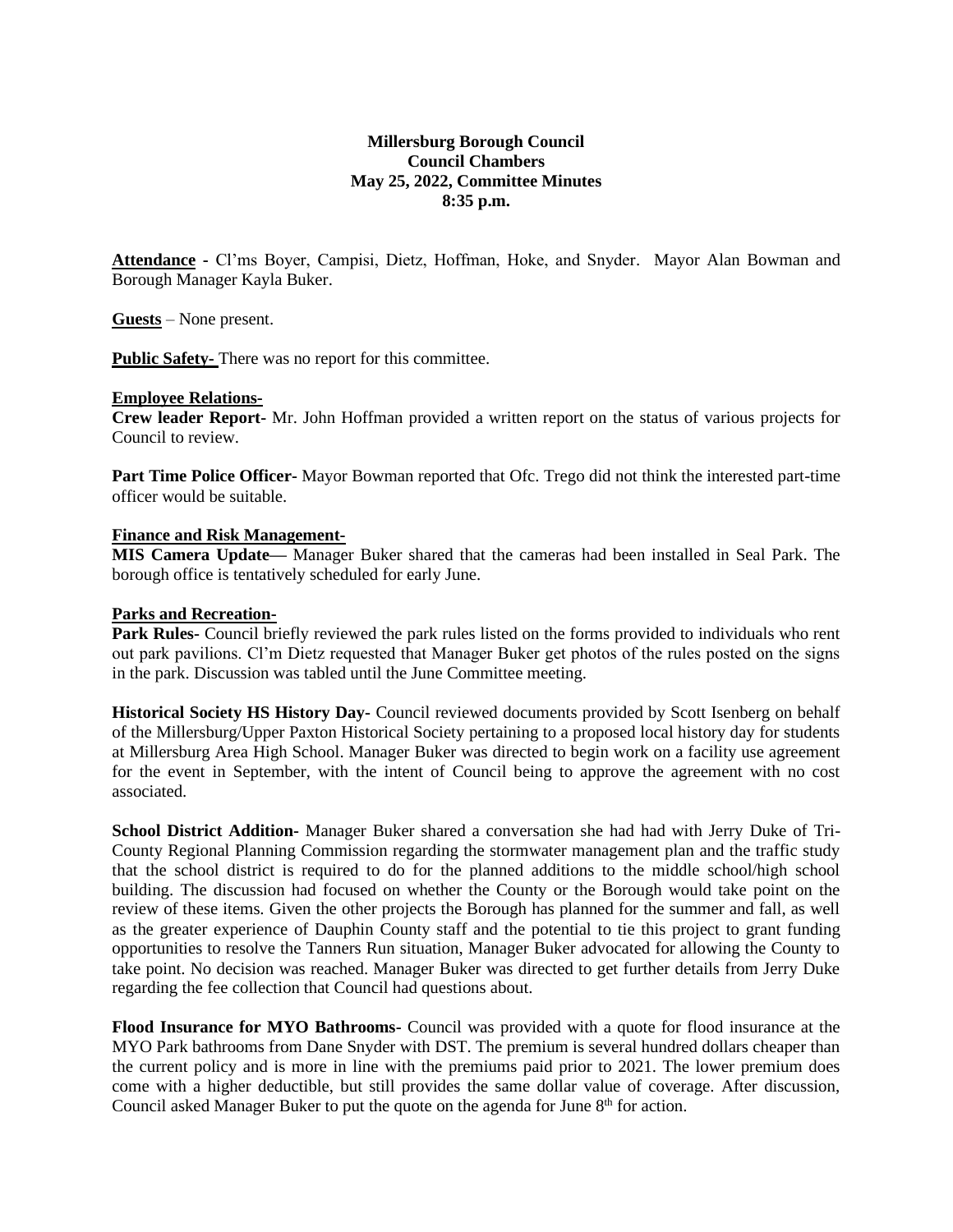# **Property-**

**Flowers at Welcome to Millersburg Sign-** Burrell's Florist, which had previously planted and maintained the flowers at the Welcome sign, will be unable to do so this year due to the high volume of business they are experiencing. Secretary Jackson had requested guidance on how to proceed. Council expressed a desire to see a mix of annuals and perennials at the sign and suggested purchasing from Smucker's.

**552 Church Intent to Pursue-** Council was provided with a letter sent to the property owner by Karen Zaporozec, regarding an unsafe accumulation of firewood and flammable materials in the rear of the property. In the letter, Ms. Zaporozec indicated that she would be requesting Council authorize action to remove the accumulation on June 8<sup>th</sup> if the property owner was not able to resolve the issue.

# **Streets-**

**Stormwater Sewer Project Update-** No contract has yet been received for signature. Once the timeline is provided by the contractor, Manager Buker will work with SDP to send out the public notices.

**Parking Meters— This item was tabled to the June Committee meeting.** 

**Hillside Church Sewer Issue-** Manager Buker shared the information she had received from Chad Gladfelter with HRG about the project. Nothing in HRG's records indicated an issue with backfill, and Chad pointed out that due to the timing of the issue, it was outside of the period where the Borough could ask the contractor who did the project to come back and evaluate the issue. Due to differing schedules, Manager Buker has yet to speak with Authority Manager Nick McCarron about the issue.

**Street Closure and Parking Meter 313 Market Street Tree Removal-** Council was appraised of the need to close off all meters on the 300 block of Market Street on June 13<sup>th</sup> and 14<sup>th</sup> to accommodate an altered traffic pattern that will keep vehicles away from the tree removal. After discussion, Council indicated that the street closure permit request should be put on the agenda for June  $8<sup>th</sup>$ . The planned motion is to approve the street closure permit, charge the contractor the \$25 for the street closure and the \$25 for the tree removal permit, and to waive the cost of bagging the meters to accommodate the safety requirements of this project.

**Parking Lot and Curb Requirements- Max's Center St. Lot-** Council discussed the concerns raised by Karen Zaporozec and Manager Buker regarding access to the property and water flow. Manager Buker is to work with the property owner and develop options for access.

**Pine Street 100 Block storm sewer issue-** Manager Buker shared a proposed plan to rectify a water leakage that is believed to be coming from the Borough's storm sewer system. After review and discussion, Manager Buker was directed to try and piggyback with the Authority to see what can be uncovered in the area, as the Authority has plans to do work in the vicinity.

#### **Economic Development-**

**Main Street District Draft Ordinance-** Manager Buker shared the feedback received as of the meeting. For the most part, people contacting her have been seeking clarification of some points and how it would impact their property. There have been a few individuals who don't think the ordinance as written would be the best method to maintain businesses in Millersburg.

**School District Gaming Grant Co-Sponsorship Request—** Dan Troutman had contacted Manager Buker asking for the Borough's co-sponsorship of another round of safety improvements. The plan is to